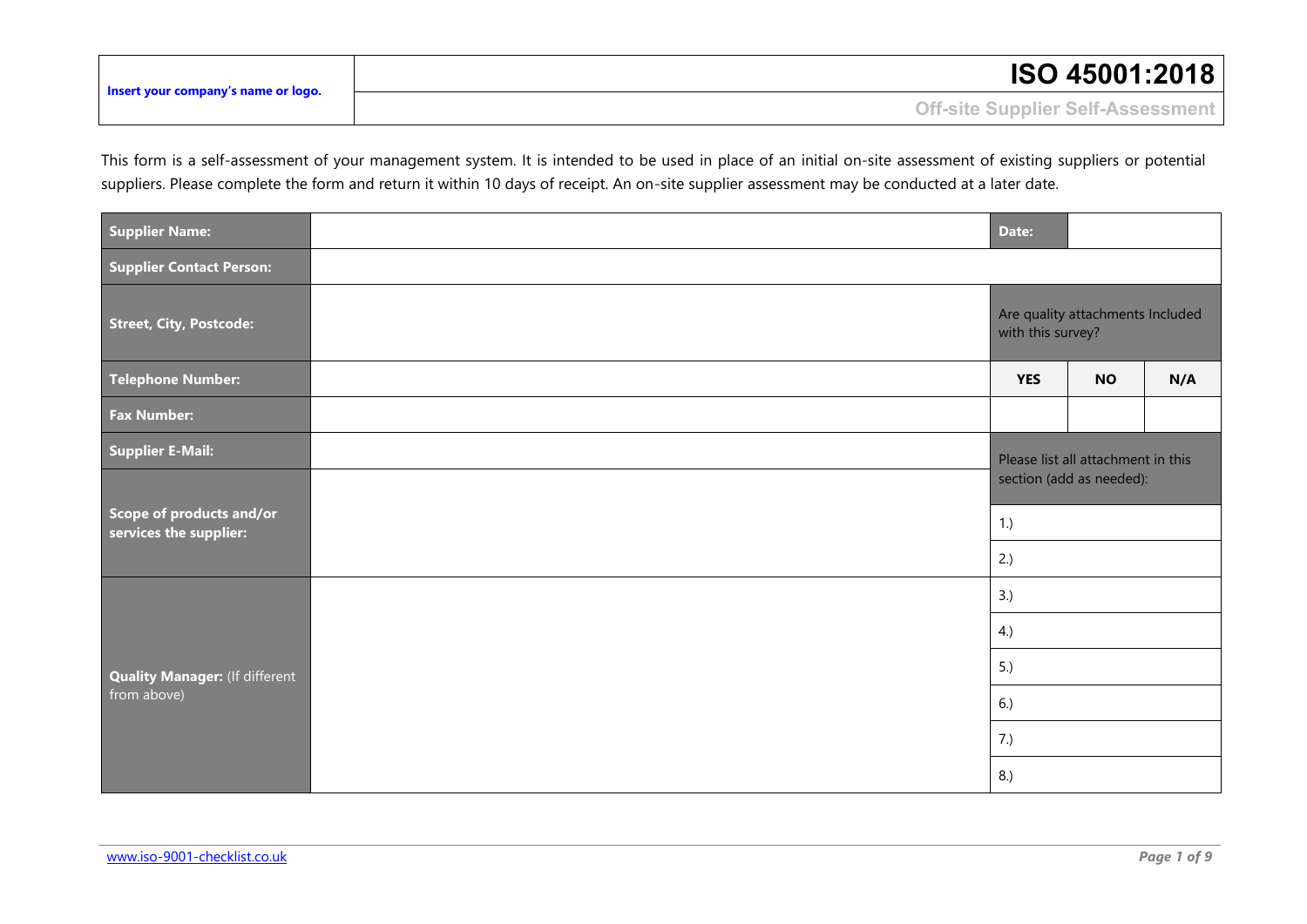|  | ISO 45001:2018 |  |
|--|----------------|--|
|--|----------------|--|

**Off-site Supplier Self-Assessment**

| 13.)            | Are the standards used for calibration certified and traceable to national or international standards?                   |            |           |     |
|-----------------|--------------------------------------------------------------------------------------------------------------------------|------------|-----------|-----|
| 14.             | Are all inspection devices identified as to its calibration status?                                                      |            |           |     |
| 15.)            | Are assessments performed in the production area to check for broken or damaged equipment or tools?                      |            |           |     |
| 16.             | Are assessments performed to ensure equipment and tools are being used and stored properly?                              |            |           |     |
| <b>Training</b> |                                                                                                                          | <b>YES</b> | <b>NO</b> | N/A |
| 1.)             | Do you have an employee training program?                                                                                |            |           |     |
| 2.)             | Is your training program defined in procedure?                                                                           |            |           |     |
| 3.)             | Does you training program address certification training for those areas where certification is required?                |            |           |     |
| 4.)             | Do you have a training program for inspectors in inspection techniques?                                                  |            |           |     |
| 5.)             | Do you have a training program for production personnel in manufacturing and service techniques?                         |            |           |     |
| 6.)             | Do you have a mentoring program? If Yes, please e-mail or fax and uncontrolled copy of a Job Description?                |            |           |     |
| 7.)             | Are records maintained on personnel for showing progress in on-the-job training or mentoring?                            |            |           |     |
|                 | <b>Health &amp; Safety</b>                                                                                               | <b>YES</b> | <b>NO</b> | N/A |
| 1.)             | Do you have a Safety Program in place at your facility?                                                                  |            |           |     |
| 2.)             | What is the frequency of your Safety Training / Safety Meetings? Weekly _ Monthly _ Quarterly _ Semi-annually _ Annually |            |           |     |
| 3.)             | Do you encourage your employees to participate and offer Safety concerns during meetings?                                |            |           |     |
| 4.)             | Do you maintain employees Safety Training Records at your facility?                                                      |            |           |     |
| 5.)             | Where required by law and other recognized standards, is PPE provided to your employees and their use of it enforced?    |            |           |     |
| 6.)             | Do you have Material Safety Data Sheets (MSDS) at your facility?                                                         |            |           |     |
| 7.)             | Do your employees know where the MSDS are located and are they trained on how to use them?                               |            |           |     |